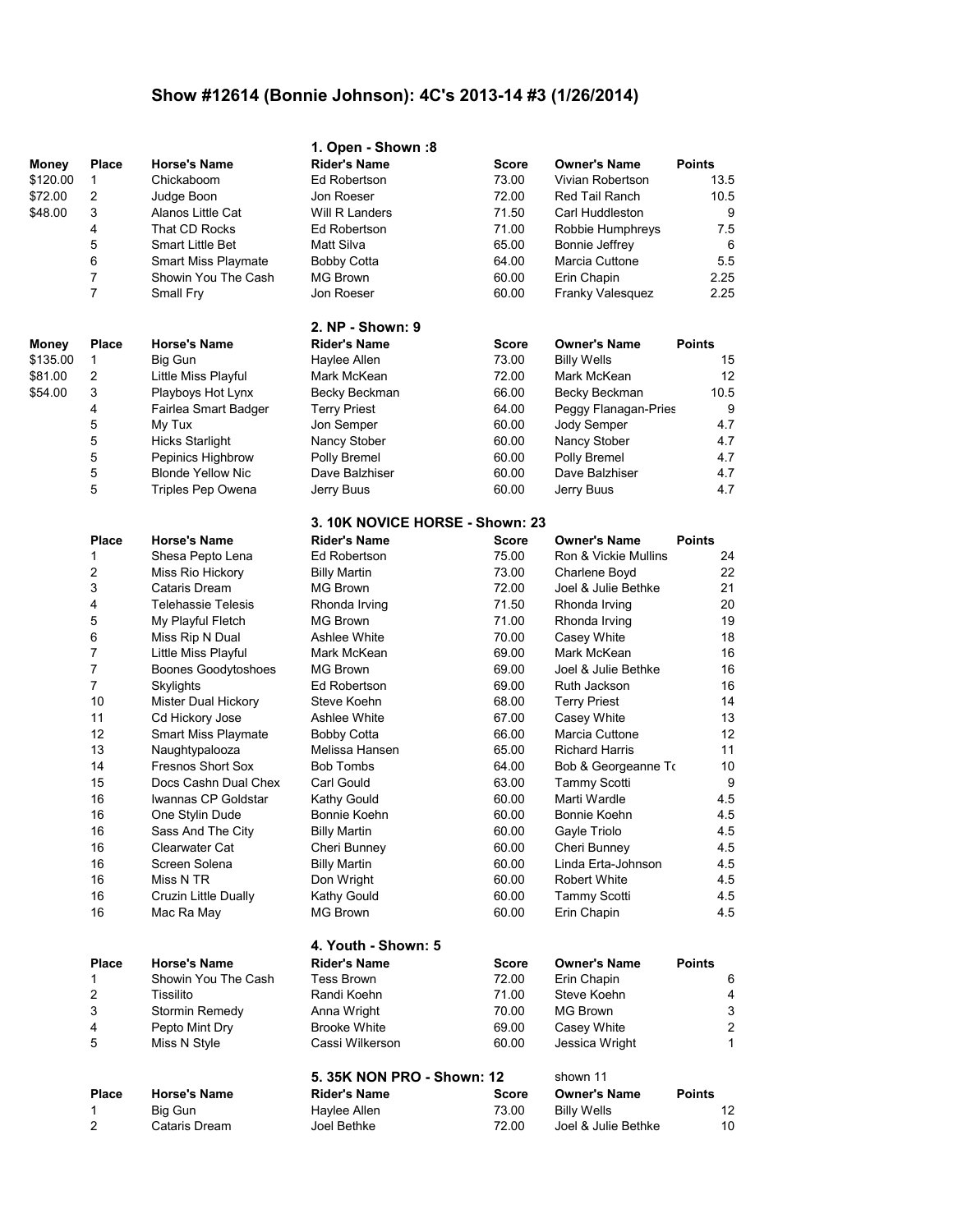| <b>Place</b> | <b>Horse's Name</b>       | 6. 1K NP - Shown: 8<br><b>Rider's Name</b> | Score | <b>Owner's Name</b>  | <b>Points</b> |
|--------------|---------------------------|--------------------------------------------|-------|----------------------|---------------|
| 10           | Triples Pep Owena         | Jerry Buus                                 | 60.00 | Jerry Buus           | 1.5           |
| $4\theta$    | <b>Telehassie Telesis</b> | Rhonda Irving                              | 60.00 | Rhonda Irving        | 2             |
| 10           | Smooth Katie Cat          | Carrie Johnson                             | 60.00 | Carrie Johnson       | 1.5           |
| 9            | Skylights                 | Ruth Jackson                               | 64.00 | Ruth Jackson         | 3             |
| 7            | <b>Hicks Starlight</b>    | Nancy Stober                               | 65.00 | Nancy Stober         | 4.5           |
| 7            | Fairlea Smart Badger      | <b>Terry Priest</b>                        | 65.00 | Peggy Flanagan-Pries | 4.5           |
| 6            | Pink Scorpion             | Jessica Wright                             | 66.00 | Jessica Wright       | 6             |
| 5            | Clearwater Cat            | Cheri Bunney                               | 67.00 | Cheri Bunney         | 7             |
| 4            | Dusty CD                  | Kaye Rydberg                               | 68.00 | Kaye Rydberg         | 8             |
| 3            | Playboys Hot Lynx         | Becky Beckman                              | 70.00 | Becky Beckman        | 9             |

| . .uvv |                      |                    |       |                    | . |
|--------|----------------------|--------------------|-------|--------------------|---|
| 1      | Docs Lil Telesis     | Charlene Boyd      | 71.00 | Charlene Boyd      | 9 |
|        | Shez A Ote Lynx      | Doreen Radovich    | 68.00 | Doreen Radovich    |   |
| 3      | <b>Bet Shes Mine</b> | Kelly Lindholm     | 65.00 | Kelly Lindholm     | 6 |
| 4      | Rubys Loredo Blue    | Chip Mooneyham     | 64.00 | Chip Mooneyham     | 5 |
| 5      | Royal Smart Pepto    | Carolina Cortez    | 63.00 | Carolina Cortez    | 4 |
| 6      | Ally Smart           | <b>Edith Clark</b> | 60.00 | <b>Edith Clark</b> | 2 |
| 6      | Tommy Tuckers Remedy | Joyce Mattos       | 60.00 | Joyce Mattos       | 2 |
| 6      | Miss Holey Terror    | Lisa C Krogh       | 60.00 | Lisa C Krogh       | 2 |
|        |                      |                    |       |                    |   |